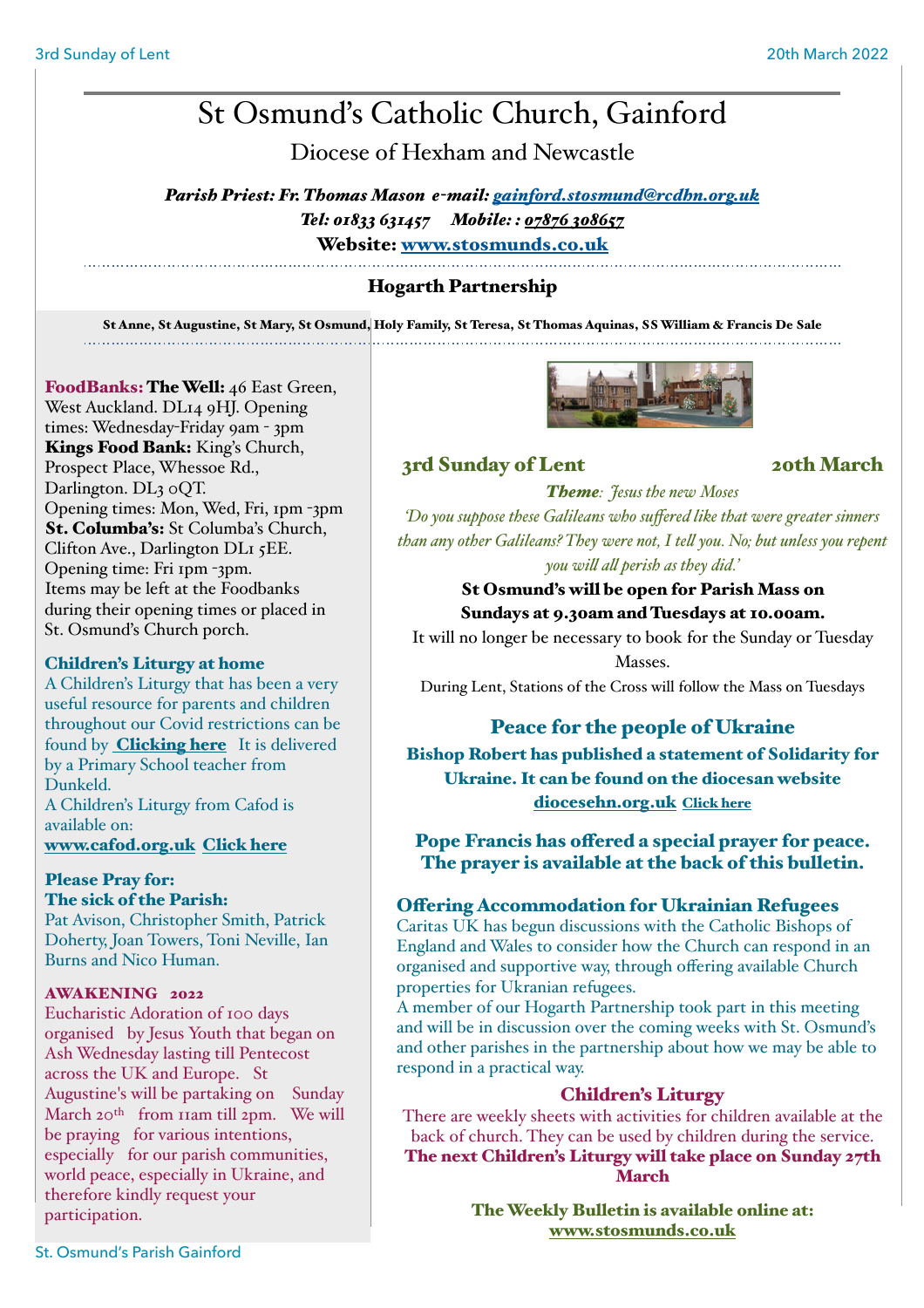# 3rd Sunday of Lent 20th March 2022

# *Readings and Reflections 3rd Sunday of Lent 20th March*

### **First reading Exodus 3:1-8,13-15**

### 'I AM has sent me to you'

Moses was looking after the flock of Jethro, his father-inlaw priest of Midian. He led his flock to the far side of the wilderness and came to Horeb, the mountain of God. There the angel of the Lord appeared to him in the shape of a flame of fire, coming from the middle of a bush. Moses looked; there was the bush blazing but it was not being burnt up. 'I must go and look at this strange sight,' Moses said, 'and see why the bush is not burnt.' Now the Lord saw him go forward to look, and God called to him from the middle of the bush. 'Moses, Moses!' he said. 'Here I am,' Moses answered. 'Come no nearer,' he said. 'Take off your shoes, for the place on which you stand is holy ground. I am the God of your fathers,' he said, 'the God of Abraham, the God of Isaac and the God of Jacob.' At this Moses covered his face, afraid to look at God. And the Lord said, 'I have seen the miserable state of my people in Egypt. I have heard their appeal to be free of their slave-drivers. Yes, I am well aware of their sufferings. I mean to deliver them out of the hands of the Egyptians and bring them up out of that land to a land rich and broad, a land where milk and honey flow, the home of the Canaanites, the Hittites, the Amorites, the Perizzites, the Hivites and the Jebusites.'

Then Moses said to God, 'I am to go, then, to the sons of Israel and say to them, "The God of your fathers has sent me to you." But if they ask me what his name is, what am I to tell them?' And God said to Moses, 'I Am who I Am. This' he added 'is what you must say to the sons of Israel: "I Am has sent me to you."' And God also said to Moses, 'You are to say to the sons of Israel: "The Lord, the God of your fathers, the God of Abraham, the God of Isaac, and the God of Jacob, has sent me to you." This is my name for all time; by this name I shall be invoked for all generations to come.'

### **Responsorial Psalm 102(103):1-4,6-8,11**

### The Lord is compassion and love.

My soul, give thanks to the Lord all my being, bless his holy name. My soul, give thanks to the Lord and never forget all his blessings.

It is he who forgives all your guilt, who heals every one of your ills, who redeems your life from the grave, who crowns you with love and compassion,

The Lord does deeds of justice, gives judgement for all who are oppressed. He made known his ways to Moses and his deeds to Israel's sons.

The Lord is compassion and love, slow to anger and rich in mercy. For as the heavens are high above the earth so strong is his love for those who fear him. St. Osmund's Parish Gainford

# **Second reading 1 Corinthians 10:1-6,10-12**

### The life of the people under Moses in the desert was written down to be a lesson for us

I want to remind you, brothers, how our fathers were all guided by a cloud above them and how they all passed through the sea. They were all baptised into Moses in this cloud and in this sea; all ate the same spiritual food and all drank the same spiritual drink, since they all drank from the spiritual rock that followed them as they went, and that rock was Christ. In spite of this, most of them failed to please God and their corpses littered the desert. These things all happened as warnings for us, not to have the wicked lusts for forbidden things that they had. You must never complain: some of them did, and they were killed by the Destroyer.

All this happened to them as a warning, and it was written down to be a lesson for us who are living at the end of the age. The man who thinks he is safe must be careful that he does not fall.

### **Gospel Acclamation Mt4:17**

Glory to you, O Christ, you are the Word of God! Repent, says the Lord, for the kingdom of heaven is close at hand.

Glory to you, O Christ, you are the Word of God!

### **Gospel Luke 13:1-9**

### 'Leave the fig tree one more year'

Some people arrived and told Jesus about the Galileans whose blood Pilate had mingled with that of their sacrifices. At this he said to them, 'Do you suppose these Galileans who suffered like that were greater sinners than any other Galileans? They were not, I tell you. No; but unless you repent you will all perish as they did. Or those eighteen on whom the tower at Siloam fell and killed them? Do you suppose that they were more guilty than all the other people living in Jerusalem? They were not, I tell you. No; but unless you repent you will all perish as they did.'

He told this parable: 'A man had a fig tree planted in his vineyard, and he came looking for fruit on it but found none. He said to the man who looked after the vineyard, "Look here, for three years now I have been coming to look for fruit on this fig tree and finding none. Cut it down: why should it be taking up the ground?" "Sir," the man replied "leave it one more year and give me time to dig round it and manure it: it may bear fruit next year; if not, then you can cut it down."'

Copyright: Scripture readings from the Jerusalem Bible are published and copyright 1966, 1967 and 1968 by Darton, Longman & Todd, Ltd and Doubleday, a division of Random House, Inc. Text of the Psalms: Copyright © 1963, The Grail (England). Used with permission of A.P. Watt Ltd. All rights reserved.

### Mass 0n-line

St. Augustines Facebook - [Click here](https://www.facebook.com/staugustineschurchdarlington/) Sun. 9.15 Other churches in the diocese [Click here](http://www.rcdhn.org.uk/index.php)  Walsingham: www.walsingham.org.uk [Click here](http://www.walsingham.org.uk)  Other churches in the UK and Ireland [Click here](https://www.churchservices.tv/whats-on-now/)  Vatican - Click here Mass by phone: 01642 130 120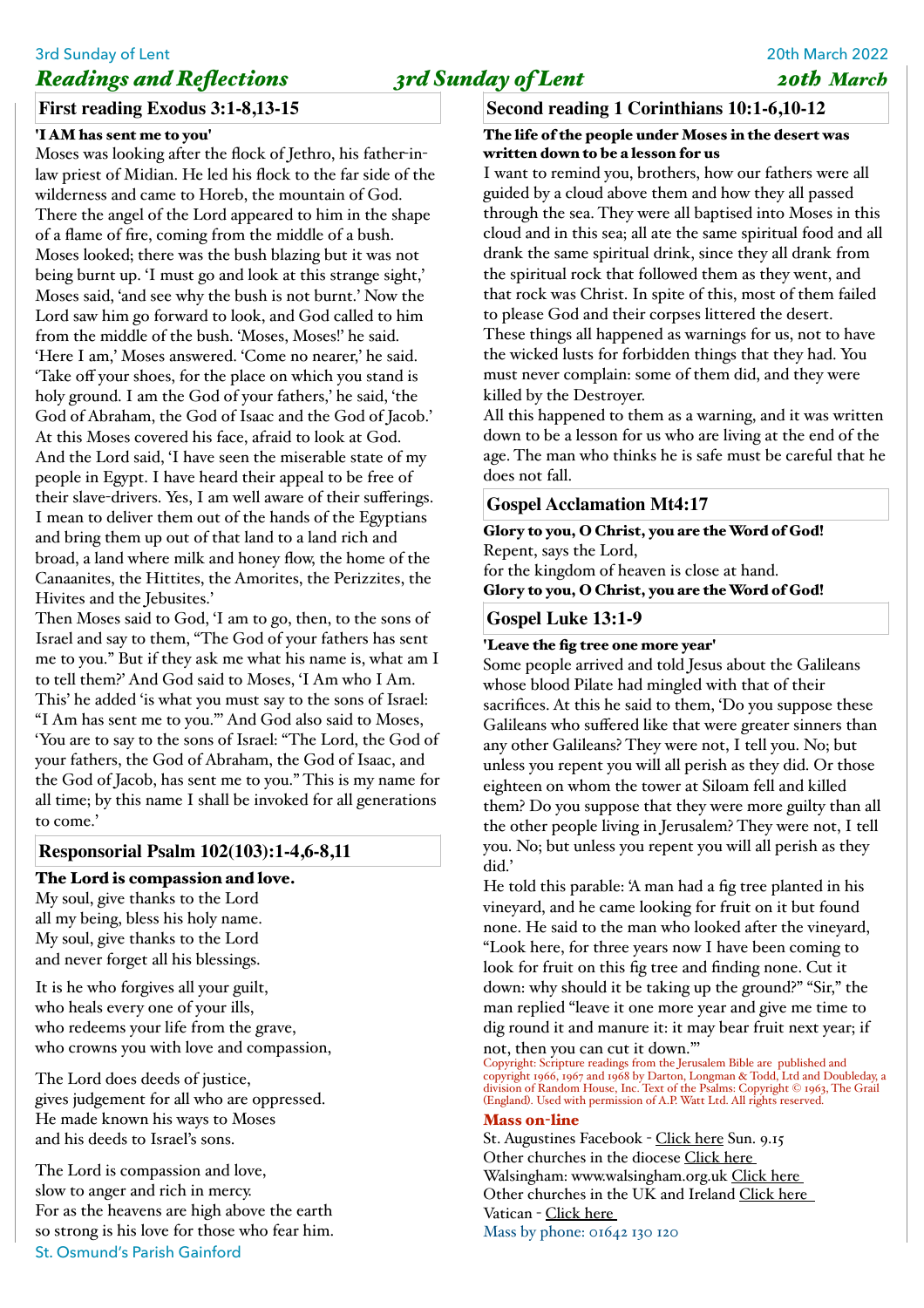# 3rd Sunday of Lent 2022

# Reflection on the Readings 3rd Sunday of Lent 20th March

*In the Catholic tradition, a Homily, interprets the readings, shining a light on the present and asking each one of us what we must change in our lives, fom today. The chalenge is not so much about recounting the history or reteling the story, but living the gospel.* 

### *Inviting us to think again*

*Some unnamed people spread the news about the slaughter of some Galileans in the holy precincts of the Temple. The perpetrator has been acting on the orders of Pontius Pilate. They add the horrifying detail that the victims' blood has been mixed with the blood of animals that were being offered in sacrifice. We don't know why they brought the news to Jesus. Did they want him to express solidarity with the victims? Or did they want him to explain what sin those victims could have committed to merit such a shameful death? Or why God alowed them to be murdered in the sacred area of the temple?*

*Instead of a direct answer, Jesus recaled another tragedy that happened in Jerusalem: the death of eighteen people crushed by a faling tower near the pool of Siloam. Then he made two comments about both events. First, that victims were no more sinners than anyone else. And second, that any such tragedy can serve as a warning about the shortness of life. "Unless you repent you wil al perish as they did".*

*This roundabout answer should make us stop and think.Jesus rejects the popular myth that al misfortunes are divine punishments.. We are not to imagine a stern, punitive God who metes out sickness, accidents, misfortunes, as a response to people's sins. Then he changes the topic and invites them to examine their own lives. They must listen to God's cal to conversion and to a change of lifestyle.*

*On our mass-media we ofen learn of tragic earthquakes, hurricanes and floods. We hear daily of the tragedies and injustices of the war in Ukraine. How can we reconcile such tragedies with our belief in divine providence? Jesus sugests that rather than asking how God could let them happen, we should wonder what positive lesson we can learn from them. Rather than ask, "why does God alow this misfortune", let's ask, "how can we leave so many human beings to live in misery, so defenceless and il-provided for?" We won't find salvation by protesting at God, denying his existence or even by going to Mass on Sundays and religious observance, but by doing our bit to mitigate suffering in our world. Then, maybe, our heightened awareness of the fagility of life wil bring us closer to God.* **associationofcatholicpriests.ie**

### *Act of Spiritual Communion*

*My Jesus, I believe that you are present in the Holy Sacrament of the altar. I love you above al things and I passionately desire to receive you into my soul. Since I cannot at this moment receive you sacramentaly, come at least spiritualy into my soul. I embrace you as if you were already there and unite myself wholy to you. Never let me be separated fom you. Amen.* 

### *The Cycle of Prayer*

# *Candidates for the Sacraments:*

Especially on the Sundays of Lent

### Background

For those preparing to be initiated into the Church at Easter, Lent marks the final stage of preparation, the period of Purification and Enlightenment. It begins with the Rite of Election on the First Sunday of Lent. During the season of Lent the Scrutinies are celebrated on the 3rd, 4th and 5th Sundays in preparation for Baptism, Confirmation and Eucharist at the Easter Vigil. Many parishes will also receive candidates for Reception into the Church.

"The people of God, as represented by the local Church, should understand and show by their concern that the initiation of adults is the responsibility of all the baptised." *"During Lent, the period of purification and enlightenment, the faithful should take care to* participate in *the rites of the scrutinies and presentations and give the elect the example of their own renewal in the spirit of penance, faith, and charity. At the Easter Vigil, they should attach great importance to renewing their own baptismal promises."* RCIA 9 The celebration of other Sacraments, such as Confirmation and First Holy Communion, will often take place within the Easter season so that candidates for these Sacraments will also be preparing in Lent. These candidates should also be remembered in the prayers of the community.

### Prayer

*Father of love and power, it is your wil to establish everything in Christ and to draw us into his al-embracing love. Guide the elect of your Church: strengthen them in their vocation, build them into the kingdom of your Son, and seal them with the Spirit of your promise.*